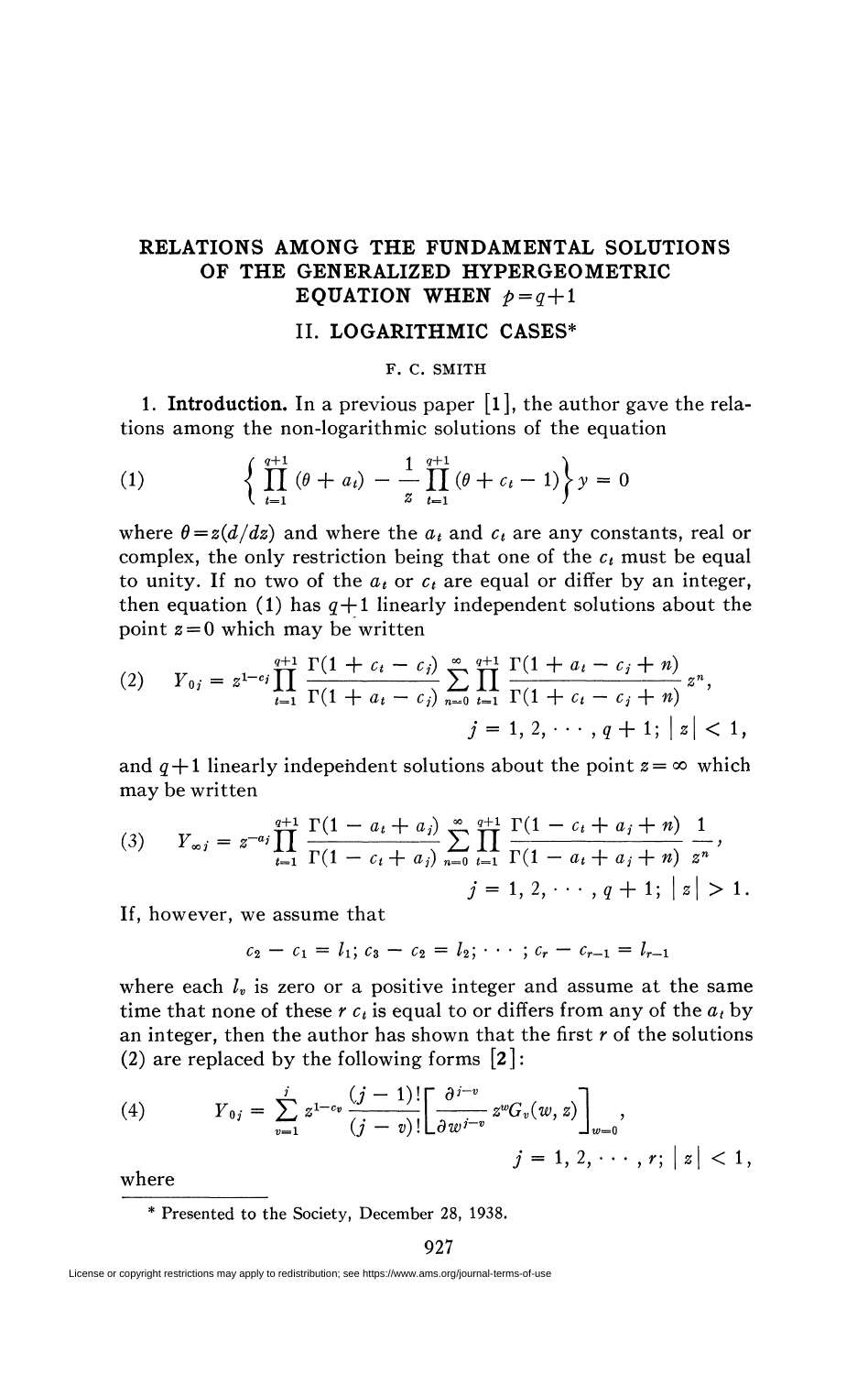928 F. C. SMITH [December]

$$
G_v(w, z) = (-1)^{1-v-\sum_{i=1}^{v-1}u_i} \left(\frac{\pi w}{\sin \pi w}\right)^{1-v} \prod_{i=1}^{q+1} \frac{\Gamma(1+c_i-c_1+w)}{\Gamma(1+a_i-c_1+w)}
$$
  
\n(5)  
\n
$$
\sum_{n=0}^{u_{v-1}-1} \prod_{i=1}^{v-1} \Gamma(c_v - c_i - w - n) \Gamma(1+a_i - c_v + w + n)
$$
  
\n
$$
\cdot \prod_{i=v}^{q+1} \frac{\Gamma(1+a_i-c_v+w+n)}{\Gamma(1+c_i-c_v+w+n)} \left[(-1)^{v-1}z\right]^n
$$

in which the  $-1$  factor and the first product of the summation are missing when  $v = 1$ , and in which we make the special definition  $l_0 = \infty$ ; moreover, we make the special convention that  $G_v(w, z) = 0$  if  $l_{v-1} = 0$ . Similarly, if we assume that  $a_1 - a_2 = k_1$ ;  $a_2 - a_3 = k_2$ ;  $\cdots$ ;  $a_{s-1} - a_s = k_{s-1}$ where each  $k_{v}$  is zero or a positive integer and assume at the same time that none of these  $s$   $a_t$  is equal to or differs from any of the  $c_t$  by an integer, then the first s of the solutions (3) are replaced by the following forms [2]:

(6) 
$$
Y_{\infty j} = \sum_{v=1}^{j} z^{-a_v} \frac{(j-1)!}{(j-v)!} \left[ \frac{\partial^{j-v}}{\partial w^{j-v}} z^{-w} F_v(w, z) \right]_{w=0},
$$

$$
j = 1, 2, \dots, s; |z| > 1,
$$

where

$$
F_v(w, z) = (-1)^{1-v-\sum_{i=1}^{v-1} t_{i}} \left(\frac{\pi w}{\sin \pi w}\right)^{1-v} \prod_{i=1}^{q+1} \frac{\Gamma(1 - a_i + a_1 + w)}{\Gamma(1 - c_i + a_1 + w)}
$$
  
\n(7) 
$$
\sum_{n=0}^{k_{v-1}-1} \prod_{t=1}^{v-1} \Gamma(a_t - a_v - w - n) \Gamma(1 - c_t + a_v + w + n)
$$
  
\n
$$
\cdot \prod_{t=v}^{q+1} \frac{\Gamma(1 - c_t + a_v + w + n)}{\Gamma(1 - a_t + a_v + w + n)} \left[ (-1)^{v-1} \frac{1}{z} \right]^n
$$

in which we make special conventions of the same type as those made in connection with (5).

It is the purpose of this paper to develop the relations among the solutions of (1) when one or both of the two sets of solutions contain logarithmic members. The results of this paper generalize those of Mehlenbacher  $\begin{bmatrix} 3 \end{bmatrix}$  and Lindelöf  $\begin{bmatrix} 4 \end{bmatrix}$  who treated the case in which  $q=1$ .

2. All  $Y_{0j}$  non-logarithmic. In this case we may state the following theorem:

THEOREM 1. If all of the solutions  $Y_{0j}$  of equation (1) are non*logarithmic in character while the first s of the solutions*  $Y_{\infty i}$  *are logarith-*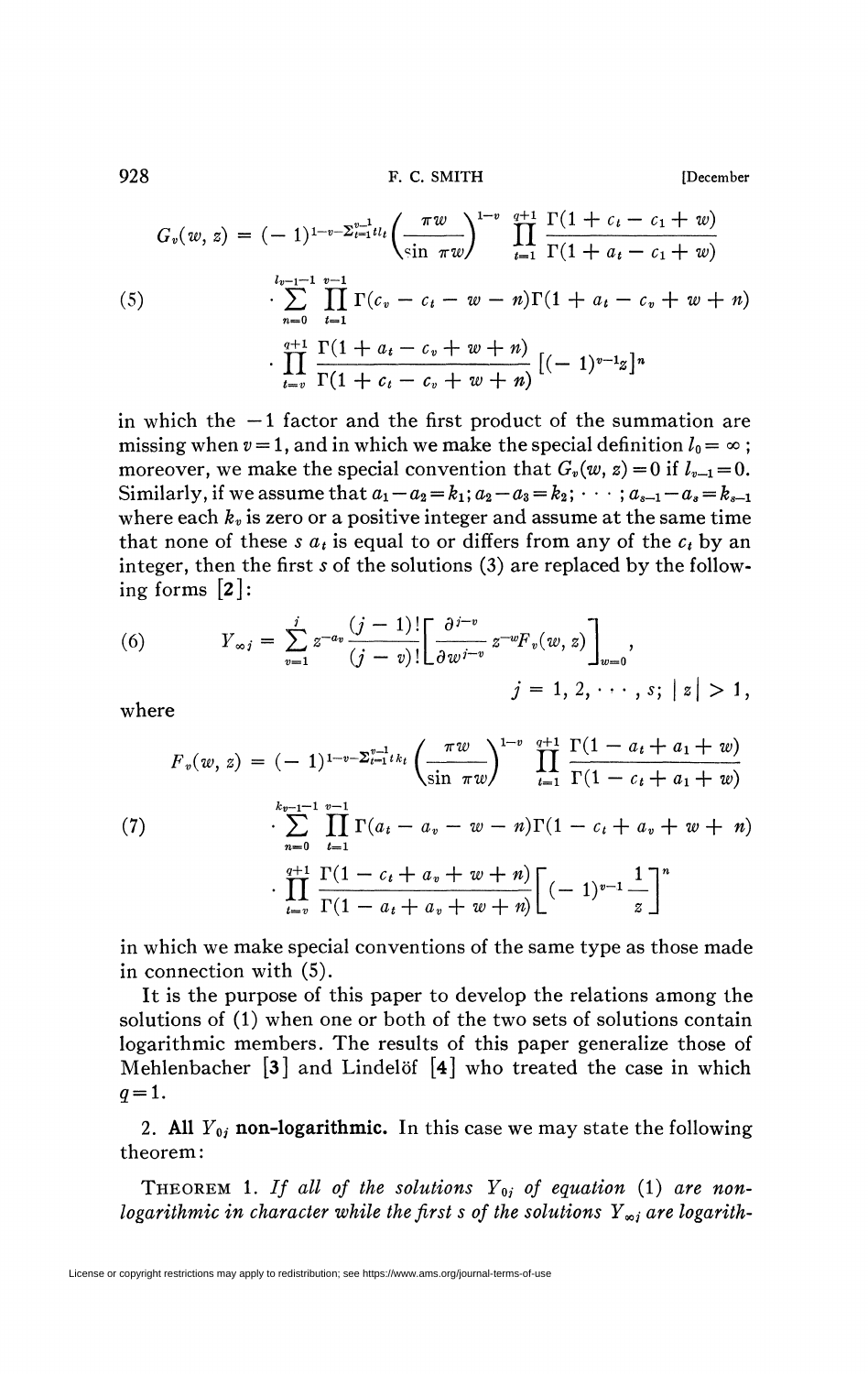mic, then the  $Y{\scriptstyle_{0j}}$ , when extended analytically outside their circle of con*vergence, may be expressed linearly in terms of the*  $Y_{\infty i}$  *in the following forms, it being understood throughout that*  $0 \leq \arg z \leq 2\pi$ :

$$
V_{0j} = \frac{e(a_s - c_j, 1)}{(s - 1)!} \prod_{t=1}^{q+1} \frac{\Gamma(1 + c_t + c_j)}{\Gamma(1 + a_t - c_j)} \sum_{k=1}^{s} C_{s-1, k-1} P_j^{(s-k)}(0, 1) Y_{\infty k}
$$
  
\n(8) 
$$
+ \sum_{k=s+1}^{q+1} \left\{ e(a_k - c_j + 1, 1) \frac{\Gamma(c_j - a_k) \Gamma(1 + c_k - c_j)}{\Gamma(c_k - a_k)} \right\}
$$
  
\n
$$
\cdot \prod_{t=1, t \neq k}^{q+1} \frac{\Gamma(a_t - a_k) \Gamma(1 + c_t - c_j)}{\Gamma(c_t - a_k) \Gamma(1 + a_t - c_j)} Y_{\infty k} \right\},
$$
  
\n
$$
j = 1, 2, \dots, q+1,
$$

*where e*( $a_s - c_j$ , 1) and  $e(a_k - c_j + 1, 1)$  are to be obtained from the defini*tion* 

 $e(w, m) = \exp \{(1/2) i\pi [1 - (-1)^m]w\}$ 

and where  $P_j^{(s-k)}(0, 1)$  denotes the  $(s - k)$ th derivative with respect to w *of the function* 

(9)  

$$
P_j(w, m) = (-1)^{s + \sum_{t=1}^{s-1} (s+t+m) k_t} \cdot e(w, m) \left(\frac{\pi w}{\sin \pi w}\right)^s
$$

$$
\cdot \prod_{t=1}^s \frac{\Gamma^m(c_j - a_1 - w) \Gamma^m(w - c_j + a_1 + 1)}{\Gamma(c_t - a_1 - w) \Gamma(w - a_t + a_1 + 1)}
$$

$$
\cdot \prod_{t=1}^{q+1} \frac{\Gamma(a_t - a_1 - w)}{\Gamma(c_t - a_1 - w)}
$$

*evaluated for*  $w = 0$  *and*  $m = 1.*$ 

PROOF. The proof follows the same outline as that employed in the non-logarithmic cases [l]. Under present assumptions, the function

(10) 
$$
g(w) = \prod_{i=1}^{q+1} \frac{\Gamma(1 + a_i - c_i + w)}{\Gamma(1 + c_i - c_i + w)}
$$

continues to have simple poles at the points

 $(11)$   $w = c_i - a_k - n - 1$ ,  $n = 0, 1, 2, \cdots$ ;  $k = s + 1, \cdots, q + 1$ ,

but now has poles of order  $s - v + 1$  at the points

<sup>\*</sup> Throughout this paper, an expression of the form  $P^{(k)}(w)$  indicates the kth derivative of  $P(w)$  while an expression of the form  $P^k(w)$  indicates the kth power of *P(w).*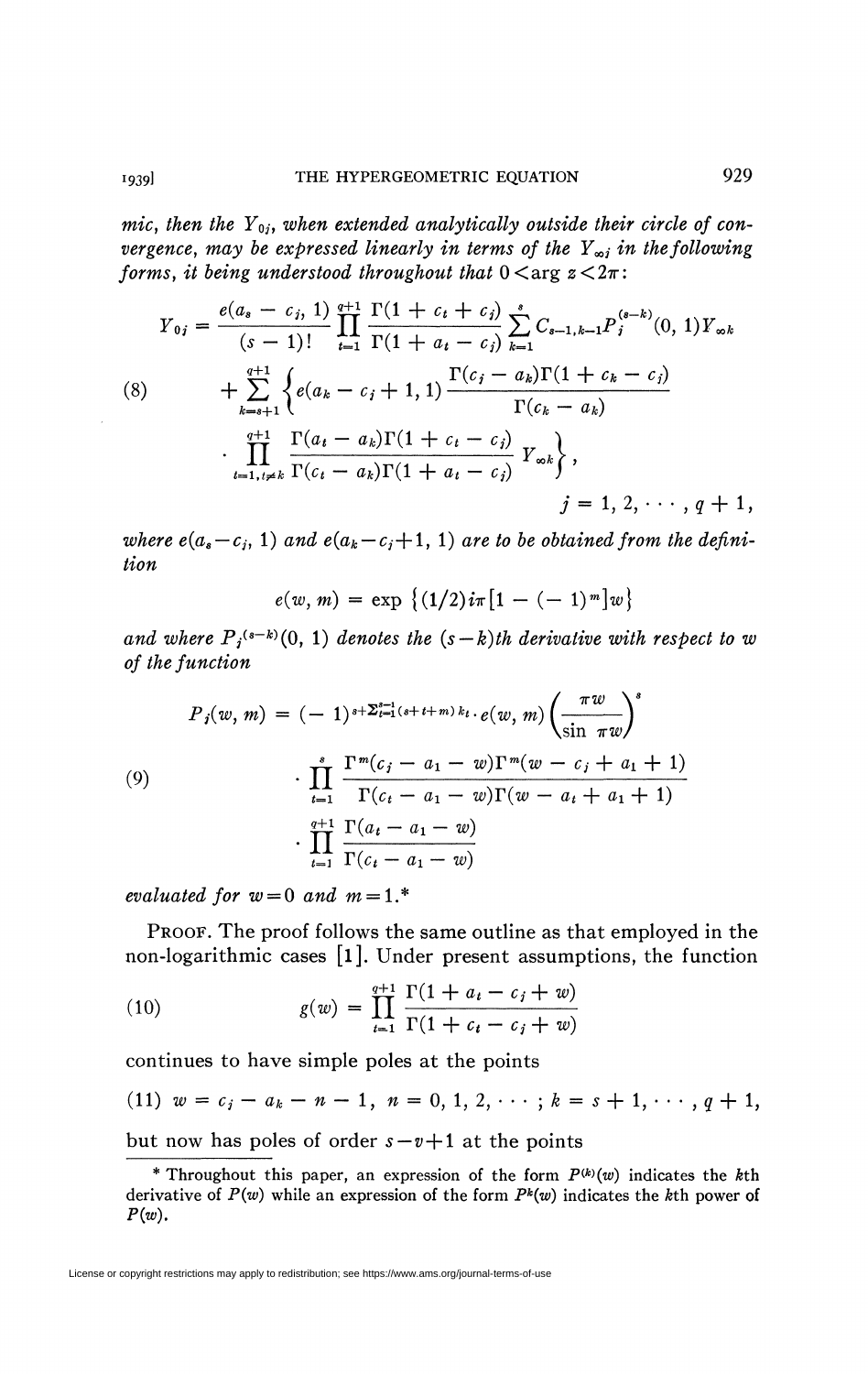(12)  $w = c_i - a_v - n - 1$ ,  $n = 0, 1, 2, \cdots, k_{v-1} - 1$ ;  $v = 1, 2, \cdots, s$ .

Therefore, in the result previously obtained,\* we must replace the terms for  $k = 1, 2, \cdots$ , s by

(13) 
$$
- z^{1-cj} \prod_{t=1}^{q+1} \frac{\Gamma(1 + c_t - c_j)}{\Gamma(1 + a_t - c_j)} \sum_{v=1}^{s} \sum_{n=0}^{k_v - 1} R_{n,v}
$$

where  $R_{n,v}$  denotes the residue of the function

(14) 
$$
\frac{\pi(-z)^{w}g(w)}{\sin \pi w} = (-z)^{w}\Gamma(w)\Gamma(1-w)\prod_{i=1}^{q+1}\frac{\Gamma(1+a_{i}-c_{i}+w)}{\Gamma(1+c_{i}-c_{i}+w)}
$$

at the point  $w = c_i - a_v - n - 1$ .

 $\sum_{n=1}^{\infty}$  The Compute  $R_{n,v}$ , consider

(15) 
$$
R_{n,v} = \frac{1}{2\pi i} \int_{C_n} (-z)^v \Gamma(w) \Gamma(1-w) \prod_{i=1}^{q+1} \frac{\Gamma(1 + a_i - c_i + w)}{\Gamma(1 + c_i - c_i + w)} dw
$$

where  $C_n^{\nu}$  surrounds the pole  $w = c_i - a_{\nu} - n - 1$  of (14) but no other If in (15), we replace w by  $-(w-c_j+a_v+n+1)$ , w

(16)  
\n
$$
R_{n,v} = -\frac{(-z)^{c_j-a_v-n-1}}{2\pi i} \int_{C_0} (-z)^{-w} \Gamma(c_j - a_v - w - n - 1)
$$
\n
$$
\Gamma(w - c_j + a_v + n + 1) \prod_{i=1}^{q+1} \frac{\Gamma(a_i - a_v - w - n)}{\Gamma(c_i - a_v - w - n)} dw
$$

ral applications of the re

(17) 
$$
\Gamma(1-w) = \frac{\pi}{\Gamma(w)\sin \pi w}
$$

we may change (16) to the form

$$
R_{n,v} = -\frac{z^{c_i-a_v-1}e(a_s-c_i, 1)(-1)^{1-v-2^{v-1}_{i-1}tk_i}}{[(-1)^{v-1}z]^n 2\pi i}
$$

$$
\cdot \int_{C_0} \frac{z^{-w}P_i(w, 1)}{w^{s-v+1}} \left(\frac{\pi w}{\sin \pi w}\right)^{1-v} \prod_{i=1}^{q+1} \frac{\Gamma(1-a_i+a_1+w)}{\Gamma(1-c_i+a_1+w)}
$$

$$
\cdot \prod_{i=1}^{v-1} \Gamma(a_i-a_v-w-n)\Gamma(1-c_i+a_v+w+n)
$$

$$
\cdot \prod_{i=v}^{q+1} \frac{\Gamma(1-c_i+a_v+w+n)}{\Gamma(1-a_i+a_v+w+n)} dw.
$$

 $See$  [1], equation (5).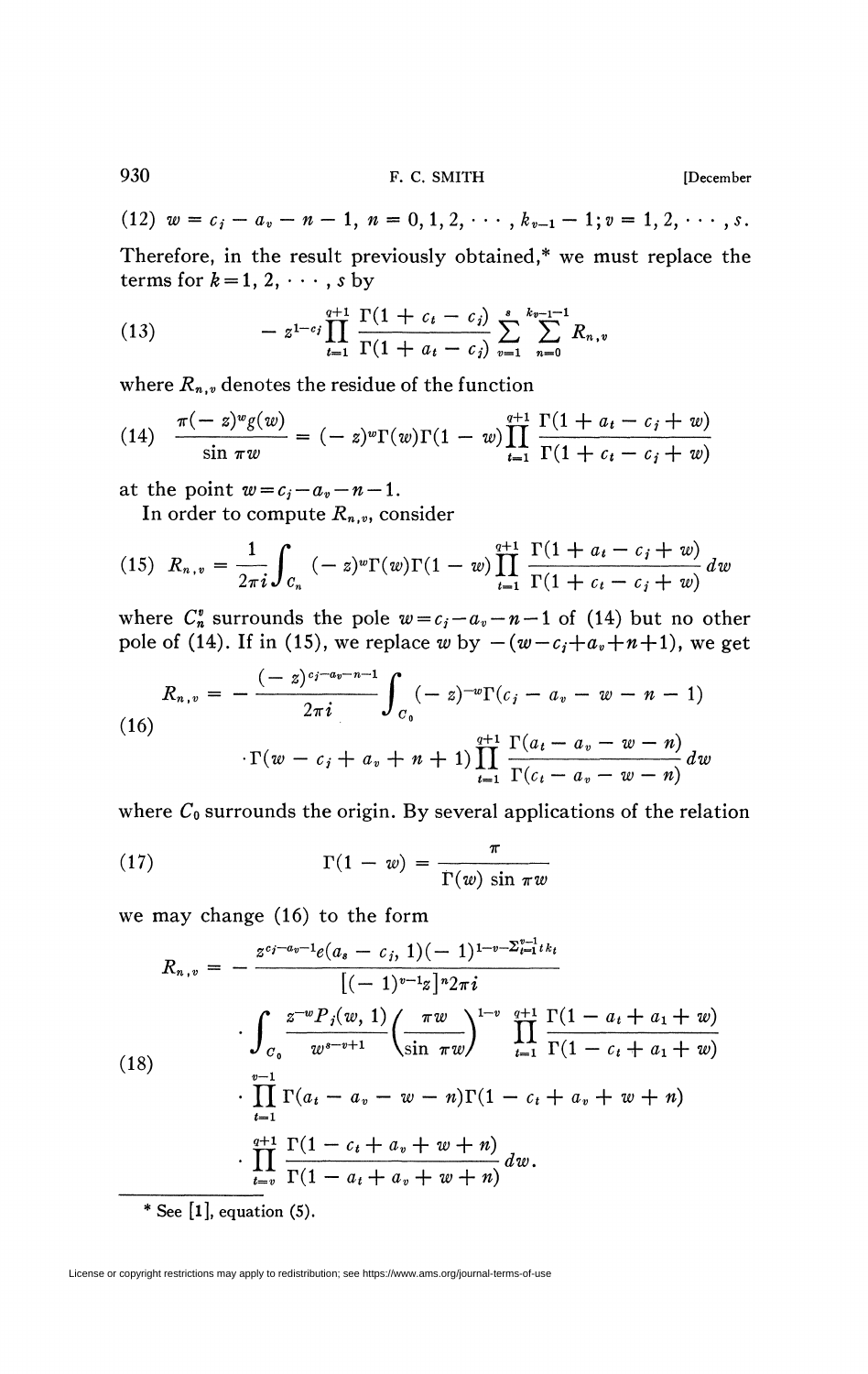Therefore,

$$
(19) \sum_{n=0}^{k_{v-1}-1} R_{n,v} = -z^{c_j-a_v-1}e(a_s-c_j, 1) \int_{C_0} \frac{z^{-w} P_j(w, 1) F_v(w, z)}{w^{s-v+1}} dw.
$$

When (19) is evaluated by the theorems of the calculus of residues [5], we get

$$
(20)\sum_{n=0}^{k_{v-1}-1}R_{n,v}=-\frac{z^{cj-a_{v}-1}e(a_{s}-c_{j},1)}{(s-v)!}\bigg[\frac{\partial^{s-v}}{\partial w^{s-v}}z^{-w}P_{j}(w,1)F_{v}(w,z)\bigg]_{w=0}.
$$

Therefore

$$
\sum_{v=1}^{s} \sum_{n=0}^{k_{v-1}-1} R_{n,v} = -z^{c_j-1} e(a_s - c_j, 1) \sum_{v=1}^{s} \frac{z^{-a_v}}{(s-v)!}
$$
\n
$$
\sum_{h=0}^{s-v} C_{s-v,h} P_j^{(h)}(0, 1) \left[ \frac{\partial^{s-v-h}}{\partial w^{s-v-h}} z^{-w} F_v(w, z) \right]_{w=0}
$$
\n
$$
= -\frac{z^{c_j-1} e(a_s - c_j, 1)}{(s-1)!} \sum_{k=1}^{s} C_{s-1,k-1} P_j^{(s-k)}(0, 1) Y_{\infty k}.
$$

Substituting (21) into (13), we get the final form of the replacements to be made in the result previously obtained. When these replacements are made, we obtain the desired result (8).

In a previous paper  $\lceil 1 \rceil$ , the author gave the expression for the non-logarithmic  $Y_{\infty i}$  in terms of the  $Y_{0i}$ . It remains, then, to develop the expression for the logarithmic  $Y_{\infty i}$  in terms of the  $Y_{0i}$ . In this connection, we may state the following theorem:

THEOREM 2. *Under the conditions stated in Theorem* 1, *the logarithmic*  $Y_{\infty i}$ , when extended analytically outside their circle of convergence, *may be expressed linearly in terms of the*  $Y_{0i}$  *in the following forms, it being understood throughout that*  $0 \leq \arg (1/z) \leq 2\pi$ :

(22)  

$$
Y_{\infty i} = -\sum_{k=1}^{q+1} \sum_{m=1}^{j} \left\{ (m-1)! K_{mj}(L) e(c_k - a_m, m) - \frac{\Gamma^m(c_k - a_m) \Gamma^m (1 - c_k + a_m)}{\Gamma(c_k - a_k)} \prod_{i=1, i \neq k}^{q+1} \frac{\Gamma(c_k - c_i)}{\Gamma(c_k - a_i)} Y_{0k} \right\},
$$

$$
j = 1, 2, \cdots, s,
$$

where  $K_{mj}(L)$  is the quotient of the cofactor of the element in the mth row *and jth column of the determinant*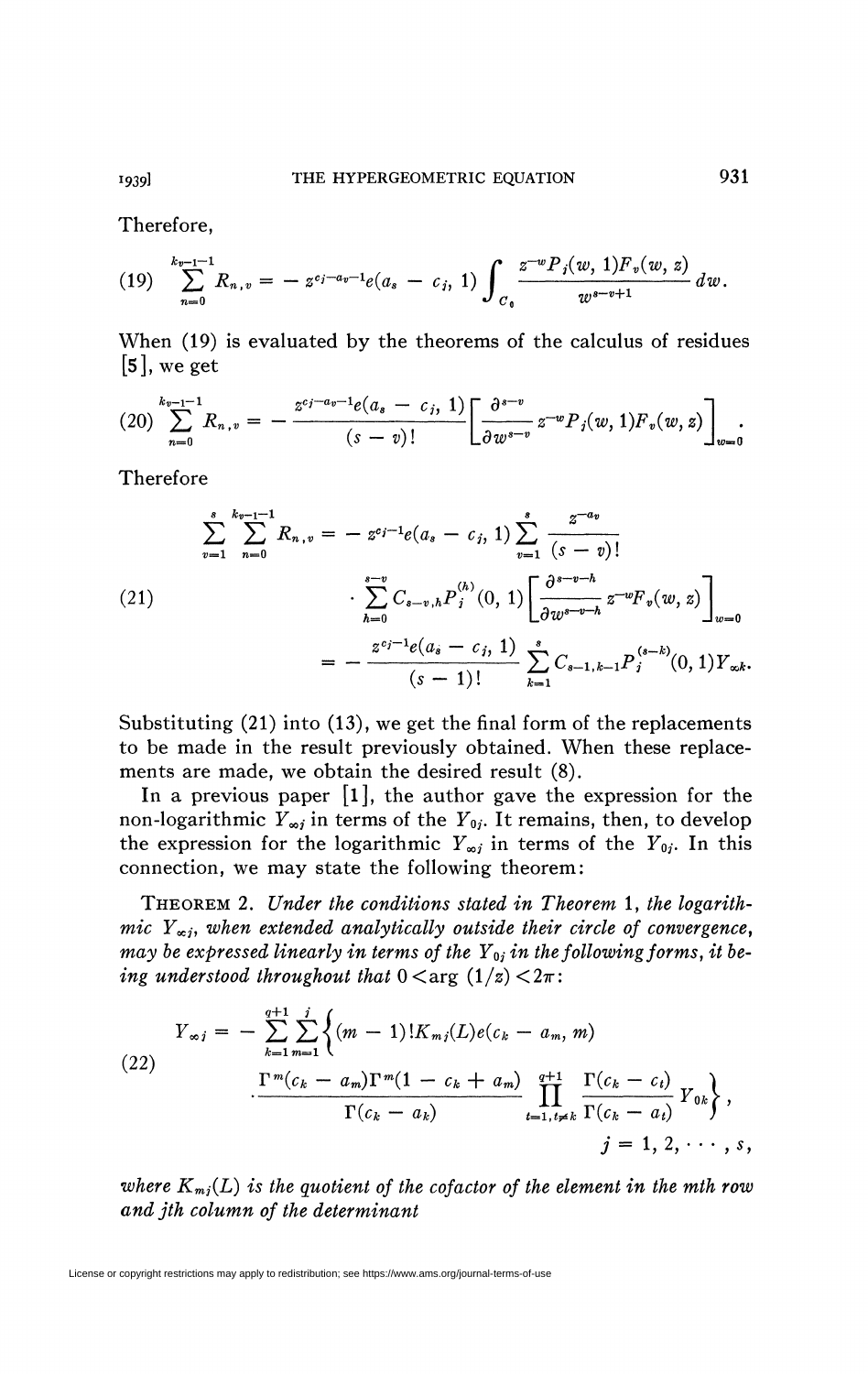932 **F. C. SMITH [December** 

$$
(23) \quad \Delta_j(L) = \begin{vmatrix} L_1(0) & 0 & 0 & \cdots & 0 \\ L_2'(0) & L_2(0) & 0 & \cdots & 0 \\ L_3'(0) & 2L_3'(0) & L_3(0) & \cdots & 0 \\ \vdots & \vdots & \ddots & \vdots & \ddots & \vdots \\ L_j^{(j-1)}(0) & C_{j-1,1}L_j^{(j-2)}(0) & C_{j-1,2}L_j^{(j-3)}(0) & \cdots & L_j(0) \end{vmatrix}
$$

and  $\Delta_i(L)$  itself, the  $L_i(w)$  being defined by the formula

(24) 
$$
L_j(w) = e(w, j) \left(\frac{\pi w}{\sin \pi w}\right)^j \prod_{t=1}^{q+1} \frac{\Gamma(1 - c_t + a_1 + w)}{\Gamma(1 - a_t + a_1 + w)}
$$

and the cofactor of  $L_1(0)$  in  $\Delta_1(L)$  being defined equal to unity.

PROOF. In order to prove this theorem, we follow the same procedure as that used in the proof of a theorem due to Ford [ó]. If in Ford's proof, we replace the integrand which he uses by

(25) 
$$
\frac{(\pm z)^{-w}\pi^j}{\sin^j \pi w} \prod_{t=1}^{q+1} \frac{\Gamma(1-c_t+a_j+w)}{\Gamma(1-a_t+a_j+w)}, \quad j=1, 2, \cdots, s,
$$

where the upper or lower sign is to be taken according as *j* is even or odd, we obtain in place of Ford's final result

$$
\sum_{n=-\infty}^{\infty} \frac{1}{2\pi i} \int_{C_n} \frac{(\pm z)^{-w} \pi^j}{\sin^j \pi w} \prod_{t=1}^{q+1} \frac{\Gamma(1 - c_t + a_j + w)}{\Gamma(1 - a_t + a_j + w)} dw
$$
  

$$
\sim - \sum_{k=1}^{q+1} \sum_{n=0}^{\infty} S_{n,k,j}, \quad j = 1, \cdots, s; 0 < \arg(1/z) < 2\pi,
$$

where  $C_n$  surrounds the pole  $w = n$  of (25) but no other pole of (25), and where  $S_{n,k,j}$  denotes the residue of (25) at the point  $w = c_k - a_j - n$  $-1$  which, under the present assumptions, is a simple pole of  $(25)$ . If we replace  $w$  by  $w+n$  on the left in (26), we obtain

$$
\sum_{n=-\infty}^{\infty} \frac{z^{-n}}{2\pi i} \int_{C_0} \frac{(\pm z)^{-w} \pi^j}{\sin^j \pi w} \prod_{t=1}^{q+1} \frac{\Gamma(1 - c_t + a_j + w + n)}{\Gamma(1 - a_t + a_j + w + n)} dw
$$
  
\n
$$
= \sum_{n=1}^{\infty} \frac{z^n}{2\pi i} \int_{C_0} \frac{(\pm z)^{-w} \pi^j}{\sin^j \pi w} \prod_{t=1}^{q+1} \frac{\Gamma(1 - c_t + a_j + w - n)}{\Gamma(1 - a_t + a_j + w - n)} dw
$$
  
\n
$$
+ \sum_{v=1}^j z^{a_j - a_v} \sum_{n=0}^{k_v - 1} \frac{z^{-n}}{2\pi i} \int_{C_0} \frac{(\pm z)^{-w} \pi^j}{\sin^j \pi w} dw
$$
  
\n
$$
\cdot \prod_{t=1}^{q+1} \frac{\Gamma(1 - c_t + a_v + w + n)}{\Gamma(1 - a_t + a_v + w + n)} dw
$$

License or copyright restrictions may apply to redistribution; see https://www.ams.org/journal-terms-of-use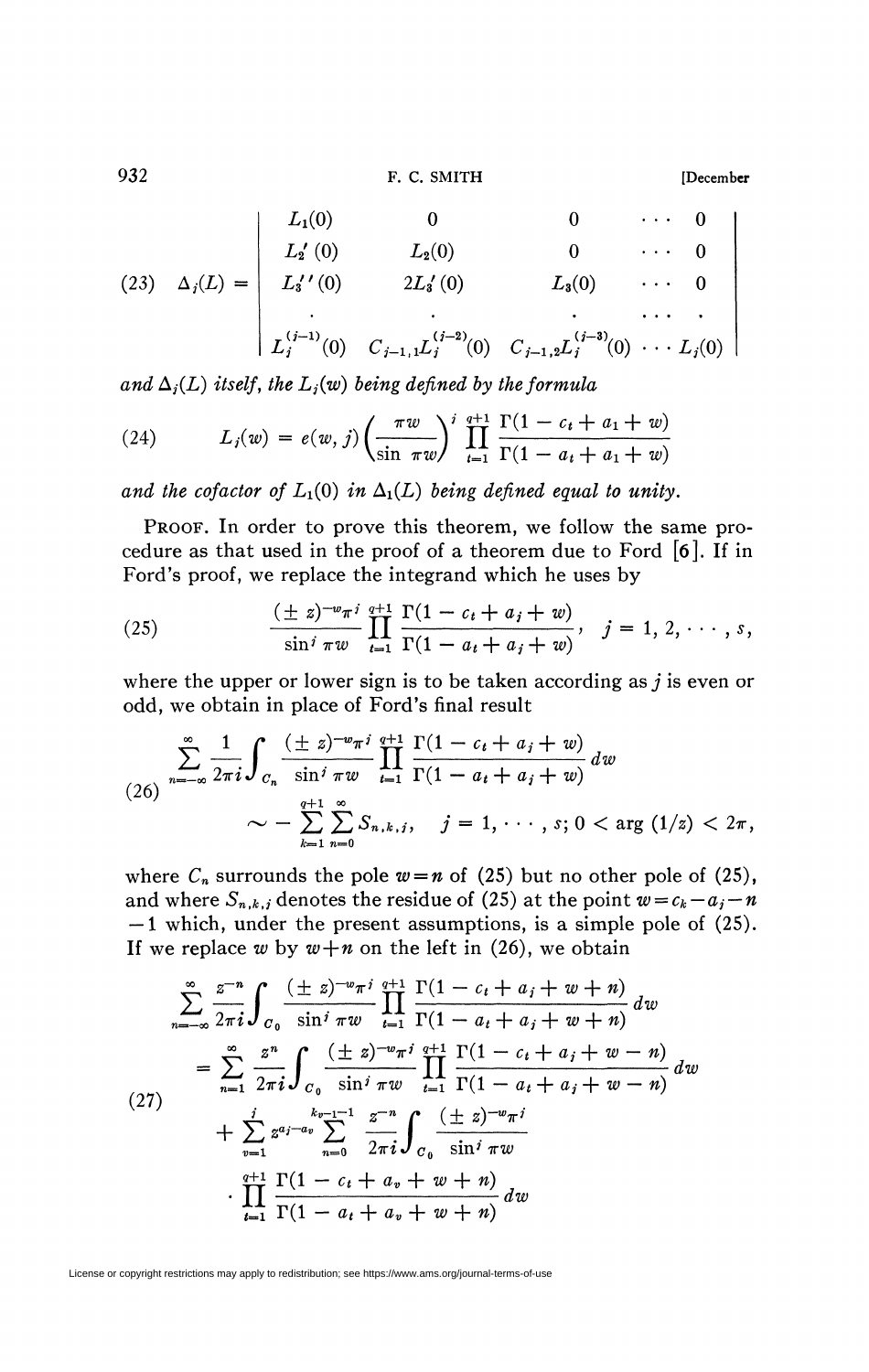where  $C_0$  surrounds the origin. If we now apply  $(17)$  a number of times, the right side of (27) becomes

(28)  

$$
\sum_{n=1}^{\infty} \frac{z^n (-1)^{j n + \sum_{i=1}^{j} (a_i - a_j - 1)}}{2 \pi i} \int_{C_0} ( \pm z)^{-w} \cdot \prod_{i=1}^j \Gamma(a_i - a_i - w + n) \Gamma(1 - c_i + a_j + w - n)
$$
  

$$
\cdot \prod_{i=j+1}^{q+1} \frac{\Gamma(1 - c_i + a_j + w - n)}{\Gamma(1 - a_i + a_j + w - n)} dw + \sum_{v=1}^j \frac{z^{a_j - a_v}}{2 \pi i} \int_{C_0} \frac{z^{-w} L_j(w) F_v(w, z)}{w^{j-v+1}} dw.
$$

But since the integrand of the first integral of (28) is analytic for  $w=0$ , the first summation vanishes. When the second term of  $(28)$  is evaluated by the theorems of the calculus of residues [5], we obtain

(29) 
$$
z^{a_j} \sum_{v=1}^j \frac{z^{-a_v}}{(j-v)!} \left[ \frac{\partial^{j-v}}{\partial w^{j-v}} z^{-w} L_j(w) F_v(w, z) \right]_{w=0}
$$

$$
= \frac{z^{a_j}}{(j-1)!} \sum_{m=1}^j C_{j-1, m-1} L_j^{(j-m)}(0) Y_{\infty m}.
$$

As to the right member of (26), since  $w = c_k - a_j - n - 1$  is a simple pole of (25), we may compute the residue  $S_{n,k,j}$  without difficulty. When this residue and (29) are used in (26), we obtain

$$
\sum_{m=1}^{j} C_{j-1,m-1} L_j^{(j-m)}(0) Y_{\infty m}
$$
\n(30) 
$$
\sim - (j-1)! \sum_{k=1}^{q+1} \left\{ e(c_k - a_j, j) \frac{\Gamma^j(c_k - a_j) \Gamma^j(1 - c_k + a_j)}{\Gamma(c_k - a_k)} \right\} \cdot \prod_{i=1, i \neq k}^{q+1} \frac{\Gamma(c_k - c_i)}{\Gamma(c_k - a_i)} Y_{0k} \right\}, \qquad j = 1, 2, \cdots, s.
$$

Since all  $Y_{\infty m}$  and all  $Y_{0k}$  which appear in (30) are defined by series which converge for  $|z| > 1$ , and  $|z| < 1$ , respectively, we may replace  $\sim$  by = in (30). Although this gives us s equations, only the first j of these need be used in solving for a particular  $Y_{\infty i}$ . Solving these by Cramer's rule, we obtain the desired result (22).

3. All  $Y_{\infty i}$  non-logarithmic. By means of proofs similar to those given in §2, we may establish the following theorems: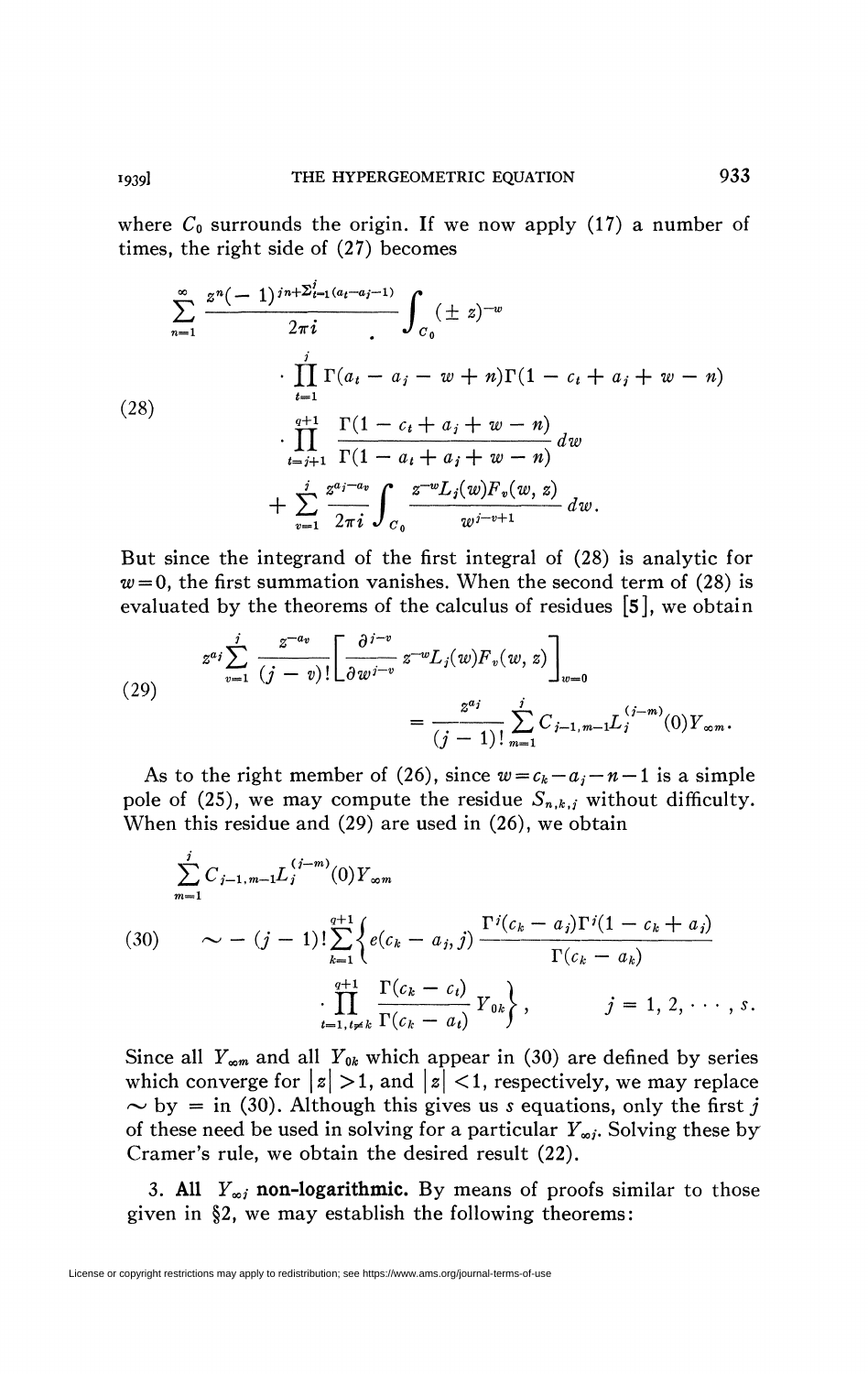THEOREM 3. If all of the solutions  $Y_{\infty i}$  of equation (1) are non-loga*rithmic in character while the first r of the solutions*  $Y_{0i}$  are logarithmic, *then the logarithmic*  $Y_{0i}$ *, when extended analytically outside their circle* of convergence, may be expressed linearly in terms of the  $Y_{\infty i}$  in the fol*lowing forms, it being understood throughout that*  $0 < arg z < 2\pi$ :

(31)  

$$
Y_{0j} = -\sum_{k=1}^{q+1} \sum_{m=1}^{j} \left\{ (m-1)! K_{mj}(N) e(a_k - c_m, m) \right\}
$$

$$
\cdot \frac{\Gamma^m(c_m - a_k) \Gamma^m (1 - c_m + a_k)}{\Gamma(c_k - a_k)} \prod_{t=1, t \neq k}^{q+1} \frac{\Gamma(a_t - a_k)}{\Gamma(c_t - a_k)} Y_{\infty k} \right\},
$$

$$
j = 1, 2, \cdots, r,
$$

*where*  $K_{mi}(N)$  *is defined as in Theorem 2 with*  $L_i(w)$  *replaced by* 

(32) 
$$
N_i(w) = e(-w, j) \left(\frac{\pi w}{\sin \pi w}\right)^i \prod_{t=1}^{q+1} \frac{\Gamma(1 + a_t - c_1 + w)}{\Gamma(1 + c_t - c_1 + w)}
$$

THEOREM 4. Under the conditions stated in Theorem 3, the  $Y_{\infty i}$ , when *extended analytically outside their circle of convergence, may be expressed linearly in terms of the* Foy *in the following forms, it being understood throughout that*  $0 \leq arg(1/z) \leq 2\pi$ :

$$
Y_{\infty j} = \frac{e(c_r - a_j, 1)}{(r - 1)!} \prod_{i=1}^{q+1} \frac{\Gamma(1 - a_i + a_j)}{\Gamma(1 - c_i + a_j)} \sum_{k=1}^r C_{r-1, k-1} Q_j^{(r-k)}(0, 1) Y_{0k} + \sum_{k=r+1}^{q+1} \left\{ e(c_k - a_j - 1, 1) \frac{\Gamma(c_k - a_j) \Gamma(1 - a_k + a_j)}{\Gamma(c_k - a_k)} \right\} + \prod_{t=1, t \neq k}^{q+1} \frac{\Gamma(c_k - c_t) \Gamma(1 - a_t + a_j)}{\Gamma(c_k - a_t) \Gamma(1 - c_t + a_j)} Y_{0k} \right\},
$$
  
 $j = 1, 2, \dots, q+1,$ 

where  $Q_i^{(r-k)}(0, 1)$  denotes the  $(r-k)$ th derivative with respect to w of the *following function, evaluated for*  $w = 0$  *and*  $m = 1$ :

$$
Q_i(w, m) = (-1)^{r + \sum_{i=1}^{r-1} (r + i + m)l_i} e(-w, m) \left(\frac{\pi w}{\sin \pi w}\right)^r
$$
  
(34)
$$
\cdot \prod_{i=1}^r \frac{\Gamma^m(c_1 - a_i - w)\Gamma^m(w - c_1 + a_i + 1)}{\Gamma(c_1 - a_i - w)\Gamma(w - c_1 + c_i + 1)} \prod_{t=r+1}^{q+1} \frac{\Gamma(c_1 - c_t - w)}{\Gamma(c_1 - a_t - w)}
$$

4. **Logarithmic members in both**  $Y_{0i}$  and  $Y_{\infty i}$ . The procedure used in the proof of Theorem 2 may be used again in this case. The only additional difficulties arise from the fact that the residue terms like  $S_{n,k,j}$  of (26) do not all come from simple poles. But the steps in the